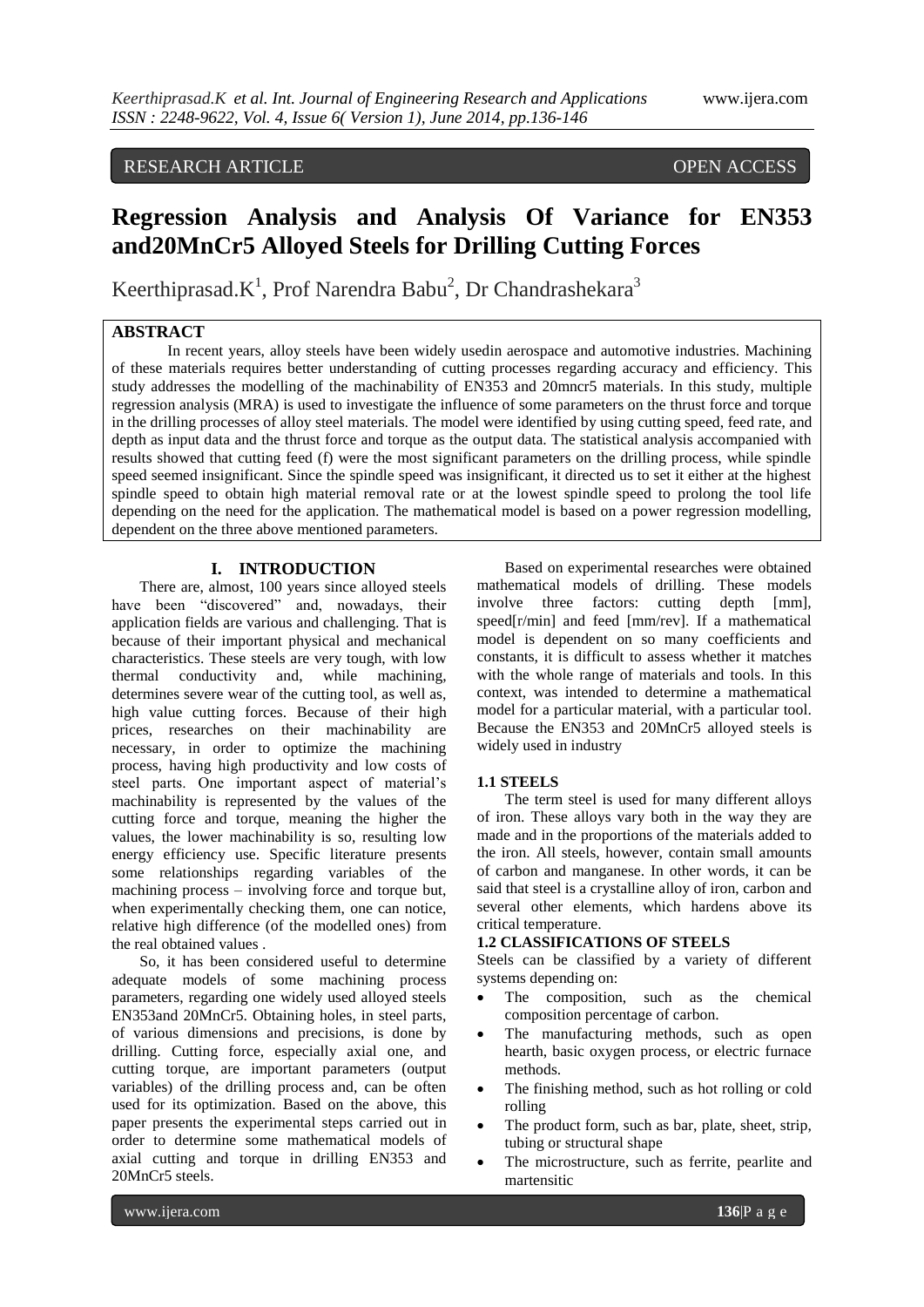- The required strength level, such as high or low tensile strength steel
- The heat treatment, such as annealing, quenching and tempering steel.

### **1.2.1 Carbon Steels**

Carbon steel is an iron-based metal containing carbon up to 2%, and small amounts of other elements (Mn, Si, S, and P). Variations in carbon have the greatest effect on mechanical properties, with increasing carbon content leading to increased hardness and strength. As such, carbon steels are generally categorized according to their carbon content. Generally speaking, carbon steels can be subdivided into low-carbon steels, medium-carbon steels and high-carbon steels

### **1.2.2 Low Carbon Steels**

Of all the different steels, those produced in the greatest quantities fall within the low-carbon classification. These generally contain less than about 0.25 wt% C and are unresponsive to heat treatments intended to form martensite; strengthening is accomplished by cold work. Microstructures consist of ferrite and pearlite constituents. As a consequence, these alloys are relatively soft and weak, but have outstanding ductility; in addition, they are machinable, weldable, and, of all steels, are the least expensive to produce. Typical applications include automobile body components, structural shapes (Ibeams, channel and angle iron), and sheets that are used in pipelines, rivets, nails and others. Plain lowcarbon steels have yield strength between 180 and 260 MPa , tensile strengths between 325 and 485 MPa , and a ductility reach to 25%EL.

### **1.2.3 Medium-Carbon Steels**

The medium-carbon steels have carbon concentrations between about 0.25 And 0.60 wt%. These alloys may be heat treated by quenching, and then tempering to improve their mechanical properties. They are most often utilized in the tempered condition, having microstructures of tempered martensite. The plain medium-carbon steels have low hardenability's and can be successfully heat treated only in very thin sections and with very rapid quenching rates. Applications include railway wheels and, gears, crankshafts, and other machine parts.

#### **1.2.4 High-Carbon Steels**

The high-carbon steels, normally having carbon contents between

0.60 And 1.4 wt%, are the hardest, strongest, and yet least ductile of the carbon steels. They are almost always used in a hardened and tempered condition and, as such, are especially wear resistant and capable of holding a sharp cutting edge. Application includes blacksmith tools and wood working tools.

#### **1.2.5 Alloy Steels**

Alloy steels are made by combining steels with one or more other elements. These elements are usually metals .they are intentionally added to obtain properties that are not found in plain carbon steels .An alloy is a mixture of two or more metals, or a metal and some other material. Most alloy contain a large amount of one metal, called the base metal, and smaller amounts of one or more other metals or nonmetallic materials. Many pure metals are too soft, corrode too easily, or have other mechanical or chemical disadvantages can be overcome if the metals are combined with other metals into alloys. Most alloys are harder than the metals from which they are made. They are also less malleable. They are harder to hammer into shape. Most alloys are less ductile than pure metals. That is, they are less easily drawn into fine wires and similar shapes. But most alloy are more fusible and more easily melted, than the pure metals of which they are composed. Some alloys will even melt at the comparatively low temperature of hot water. Few alloys can conduct electricity as well as many metals in their pure forms.

### **1.3 EFFECTS OF ALLOYING ELEMENTS IN STEEL**

Alloying elements are added to effect changes in the properties of steels. The basis of this section is to cover some of the different alloying elements added to the basic system of iron and carbon, and what they do to change the properties or effectiveness of steel.

#### **1.3.1 Carbon**

As I've already stated, the presence of carbon in iron is necessary to make steel. Carbon is essential to the formation of cementite (as well as other carbides), and to the formation of pearlite, spheroidite, bainite, and iron-carbon martensite, with martensite being the hardest of the micro-structures, and the structure sought after by knife makers. The hardness of steel (or more accurately, the hardenability) is increased by the addition of more carbon, up to about 0.65 percent. Wear resistance can be increased in amounts up to about 1.5 percent. Beyond this amount, increases of carbon reduce toughness and increase brittleness. The steels of interest to knife makers generally contain between 0.5 and 1.5 percent carbon. They are described as follows:

- Low Carbon: Under 0.4 percent
- Medium Carbon: 0.4 0.6 percent
- High Carbon: 0.7 1.5 percent

Carbon is the single most important alloying element in steel.

#### **1.3.2 Manganese**

Manganese slightly increases the strength of ferrite, and also increases the hardness penetration of steel in the quench by decreasing the critical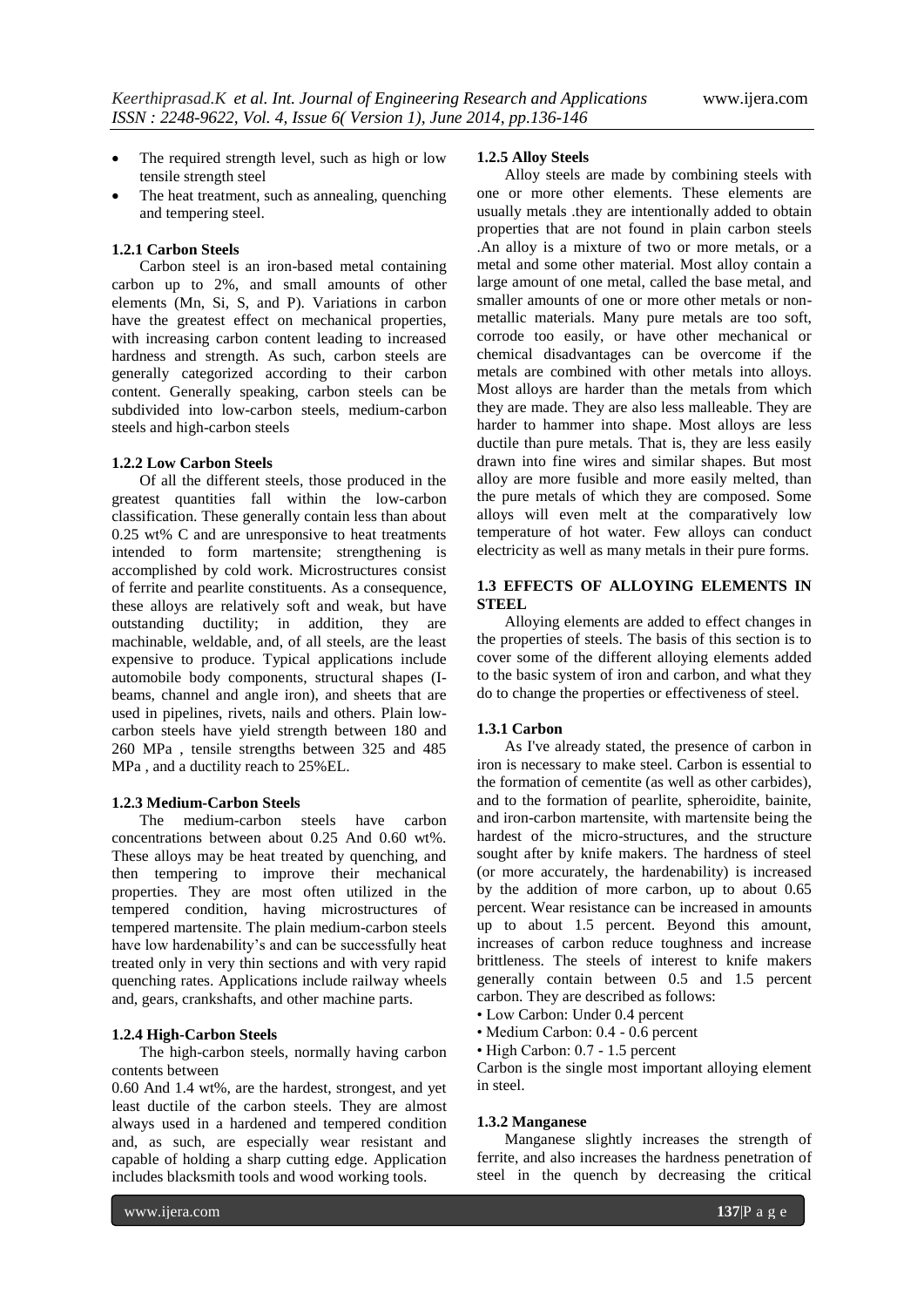quenching speed. This also makes the steel more stable in the quench. Steels with manganese can be quenched in oil rather than water, and therefore are less susceptible to cracking because of a reduction in the shock of quenching. Manganese is present in most commercially made steels.

#### **1.3.3 Chromium**

As with manganese, chromium has a tendency to increase hardness penetration. This element has many interesting effects on steel. When 5 percent chromium or more is used in conjunction with manganese, the critical quenching speed is reduced to the point that the steel becomes air hardening. Chromium can also increase the toughness of steel, as well as the wear resistance. Probably one of the most well-known effects of chromium on steel is the tendency to resist staining and corrosion. Steels with 14 percent or more chromium are referred to as stainless steels. A more accurate term would be stain resistant. Stainless tool steels will in fact darken and rust, just not as readily as the non-stainless varieties. Steels with chromium also have higher critical temperatures in heat treatment.

### **1.3.4 Silicon**

Silicon is used as a deoxidizer in the manufacture of steel. It slightly increases the strength of ferrite, and when used in conjunction with other alloys can help increase the toughness and hardness penetration of steel.

### **1.3.5 Nickel**

Nickel increases the strength of ferrite, therefore increasing the strength of the steel. It is used in low alloy steels to increase toughness and hardenability. Nickel also tends to help reduce distortion and cracking during the quenching phase of heat treatment.

### **1.3.6 Molybdenum**

Molybdenum increases the hardness penetration of steel, slows the critical quenching speed, and increases high temperature tensile strength.

### **1.3.7 Vanadium**

Vanadium helps control grain growth during heat treatment. By inhibiting grain growth it helps increase the toughness and strength of the steel.

#### **1.3.8 Tungsten**

Used in small amounts, tungsten combines with the free carbides in steel during heat treatment, to produce high wear resistance with little or no loss of toughness. High amounts combined with chromium gives steel a property known as red hardness. This means that the steel will not lose its working hardness at high temperatures. An example of this would be

tools designed to cut hard materials at high speeds, where the friction between the tool and the material would generate high temperatures.

### **1.3.9 Copper**

The addition of copper in amounts of 0.2 to 0.5 percent primarily improves steels resistance to atmospheric corrosion. It should be noted that with respect to knife steels, copper has a detrimental effect to surface quality and to hot-working behaviour due to migration into the grain boundaries of the steel.

#### **1.3.10 Niobium**

In low carbon alloy steels Niobium lowers the transition temperature and aids in a fine grain structure. Niobium retards tempering and can decrease the hardenability of steel because it forms very stable carbides. This can mean a reduction in the amount of carbon dissolved into the austenite during heat treating.

#### **1.3.11boron**

Boron can significantly increase the hardenability of steel without loss of ductility. Its effectiveness is most noticeable at lower carbon levels. The addition of boron is usually in very small amounts ranging from 0.0005 to 0.003 percent.

### **1.3.12 Titanium**

This element, when used in conjunction with Boron, increases the effectiveness of the Boron in the hardenability of steel.

### **1.4 ADVANTAGES OF ALLOYED STEELS**

General effects of alloying elements are:

(i) Improved tensile strength without appreciably lowering ductility.

(ii) Improved toughness.

(iii) Improved hardenability which permits hardening of larger sections than possible with plain carbon steels or allows quenching with less drastic rates.

(iv) Reducing the hazard of distortion and quench cracking.

(v) Retain strength at elevated temperatures.

- (vi) Obtain better corrosion resistance.
- (vii) Improved wear resistance.
- (viii) Imparts a fine grain structure to the steel.

(ix) Improved special properties such as abrasion resistance and fatigue behaviour.

### **1.5 LINEAR REGRESSION ANALYSIS**

In modern science, regression analysis is a necessary part of virtually almost any data reduction process. Popular spread sheet programs, such as Quattro Pro, Microsoft Excel, and Lotus 1-2-3 provide comprehensive statistical program packages, which include a regression tool among many others. Usually, the regression module is explained clearly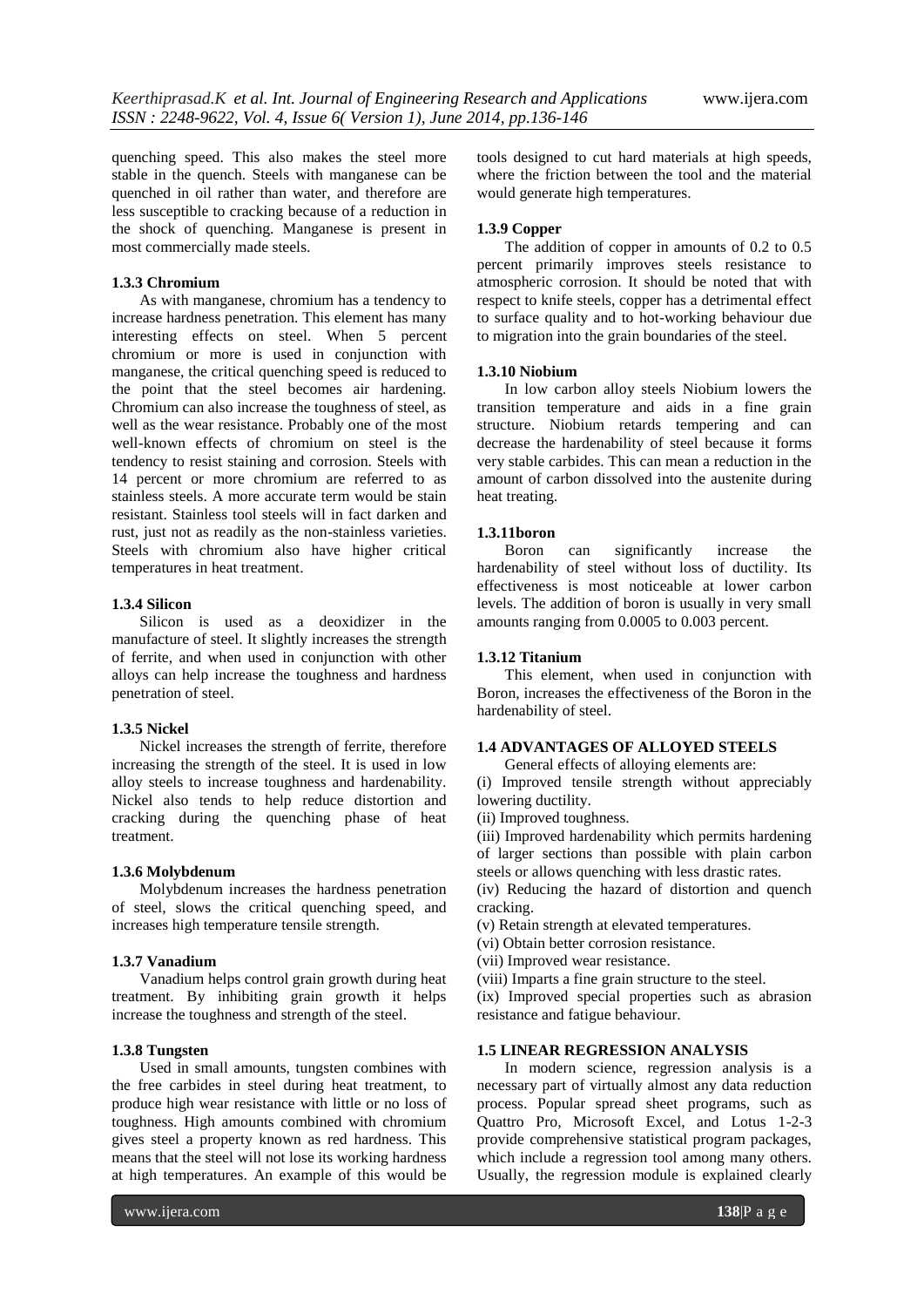enough in on-line help and spread sheet documentation (i.e. items in the regression input dialog box). However, the description of the output is minimal and is often a mystery for the user who is unfamiliar with certain statistical concepts.

### **1.6 CLASSIFICATION OF REGRESSION MODELS**

In a regression analysis we study the relationship, called the regression function, between one variable y, called the dependent variable, and several others xi, called the independent variables. Regression function also involves a set of unknown parameters bi. If a regression function is linear in the parameters (but not necessarily in the independent variables!) we term it a linear regression model. Otherwise, the model is called non-linear. Linear regression models with more than one independent variable are referred to as multiple linear models, as opposed to simple linear models with one independent variable.

### **1.7 ANALYSIS OF VARIANCE (ANOVA)**

Different factors affect the response(s) to a different degree. The relative magnitude of the factor effects could be judged from their factor levels, which gives the average efficiency for each factor level. A better feel for the relative effect of the different factors can be obtained by the decomposition of variance, which is commonly called Analysis Of Variance (ANOVA). ANOVA is also needed for estimating the error variance for the factor effects and variance of the prediction error. These aspects are used in the present study.

### **1.7.1. Interpretation of ANOVA Tables**

Larger the contribution of a particular factor to the total sum of squares, the larger the ability is of that factor to influence η. The largeness of a factor effect relative to the error variance can be judged from the F column. The larger the F value, the larger the factor effect is compared to the error variance.

### **1.8 OBJECTIVE OF THE STUDY**

In recent years, alloy steels have been widely used in aerospace and automotive industries. Machining of these materials requires better understanding of cutting processes regarding accuracy and efficiency**.** The purpose of this project is to establish thrust and torque models of drilling processes for cutting conditions. Such models are potentially useful in a global drilling process simulation for prediction of tool motion and the generation of surface topography for a concurrent engineering design system, this work is surely needed for meeting tolerance requirements, process planning, and system monitoring.

### **II. LITERATURE REVIEW 2. IMPORTANT ASPECTS IN DRILLING 2.1 Cutting force**

Cutting force can be an indication of how difficult a material is machined .Usually; a smaller cutting force is desired. An increase in the cutting force can cause the spindle axis to vibrate, causing poor quality of machined surfaces. It can also cause premature failure of drills and reduce the drill life. Large torque, which often indicates more friction between the drills and work piece, can produce a large quantity of heat, causing higher temperature at the tool-work piece interface. It was reported that the cutting force when drilling alloyed steels was higher than that when drilling aluminium alloys, similar to that when drilling steels. The power consumption when drilling alloyed steels was approximately the same as or lowers than that when drilling low hardness steels. The cutting force and power consumption when drilling different metals. Although the cutting force when machining Alloyed steels is not much higher than that when machining other metals, much higher stresses occur in the immediate vicinity of the cutting edge when machining alloyed steels. Konig (1979) reported higher stresses on the tool when machining alloyed steels-6Al-4V than those when machining a nickelbased alloy, and three to four times higher than those when machining steel. He attributed this to the unusually small chip-tool contact area on the rake face (about one-third of that when machining steel for the same feed rate and depth of cut), and partly to the resistance of Alloyed steels to deformation at elevated temperatures.

### **2.2 Cutting temperature**

During drilling process, about 90% of the work of plastic deformation is converted into heat, producing very high temperatures in the deformation zones and the surrounding regions of the interfaces between the chip, tool and work piece (Bayoumi and Xie, 1995; Ezugwu, 1997; Li, 2007; Shahan and Taheri, 1993). The heat partition between the cutting tool and work piece depends on the thermal properties of both materials. Because of Alloyed steels poor heat conductivity (which is about 1/6 of that for steels) (Anonymous, 1993), a larger portion (as high as 80%) of heat generated in Alloyed steels drilling will be absorbed by the tool (Konig, 1979; Li, 2007). In comparison, 50% to 60% of the heat generated when drilling steel is absorbed by the tool (Child and Dalton, 1965). High cutting temperature is an important reason for the rapid tool wear commonly observed when drilling alloyed steels (Ezugwu, 1997).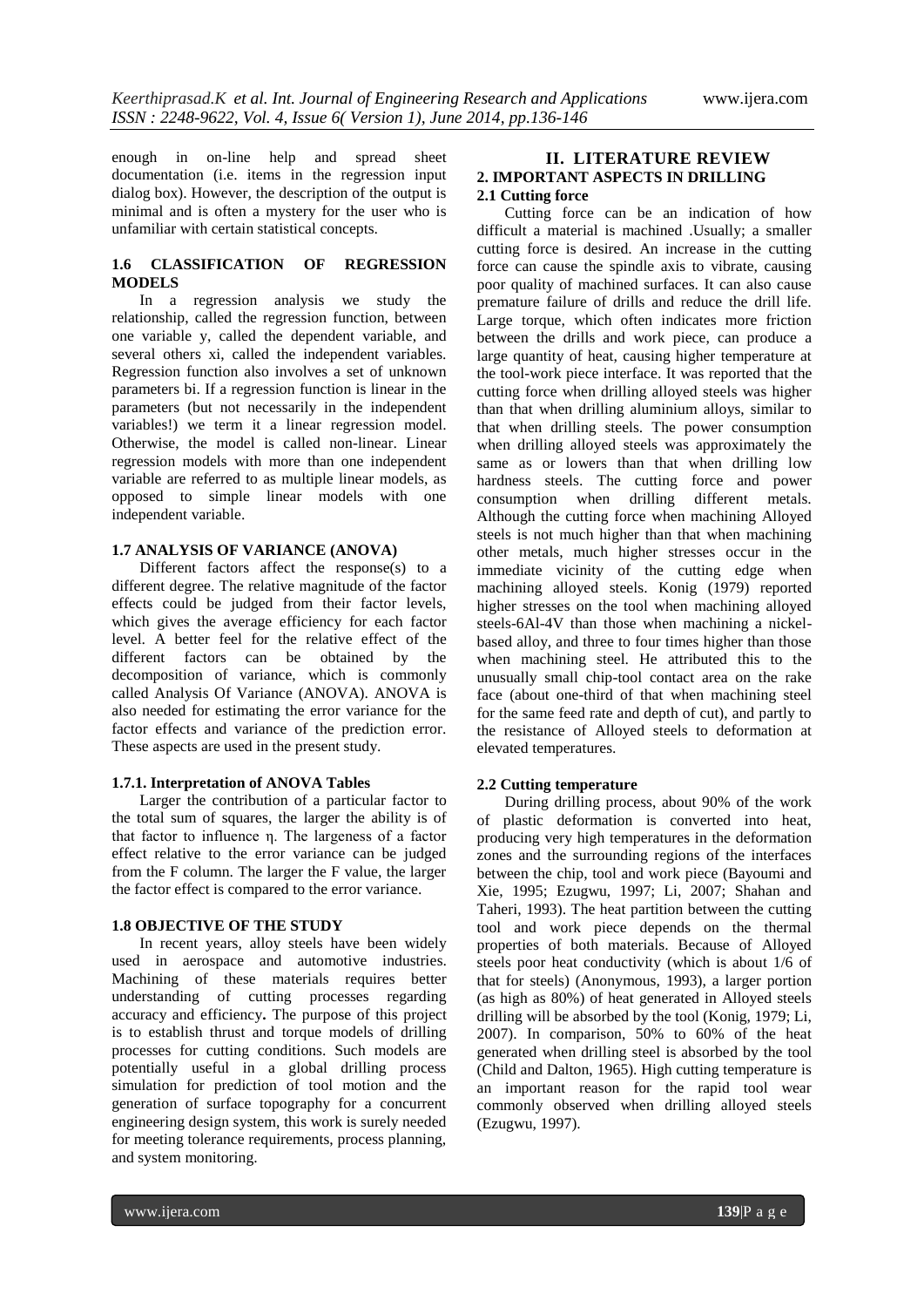#### **2.3 Tool wear and tool life**

Alloyed steel chips can easily weld to the cutting edges of the tool ( built-up-edge, or, BUE). It is particularly so once tool wear begins (Barish, 1988; Trucks, 1981). BUE usually leads to chipping and premature failure of the tool. When machining Alloyed steels, the tool wear progresses rapidly because of high cutting temperature and strong adhesion between the tool and workpiece (Narutaki and Murakoshi, 1983). And the high stresses developed at the cutting edge of the tool may cause plastic deformation and/or accelerate the tool wear (Dearnley and Grearson, 1986; Dornfeld, 1999; Ezugwu, 1997; Konig, 1979; Sharif and Rahim, 2007; Yang and Liu, 1999).

Wear mechanisms in machining alloyed steels may vary according to different tool/workpiece material combinations. Notching, non-uniform flank wear, crater wear, chipping, and catastrophic failure are the prominent failure modes when drilling alloyed steels (Ezugwu, 1997; Rahim and Sharif, 2006; Sharif and Rahim, 2007). Severe tool wear is the main reason for the high cost of alloyed steels drilling. The cutting speed must be sufficiently low to avoid too short tool life. In order to ensure the tool life, it usually takes a longer time to drill Ti than steel (Yang and Liu, 1999).Shows relative time consumption when drilling different metals.

#### **2.4 Drill quality**

Hole quality in drilling Alloyed steels is evaluated in terms of hole diameter, cylindricity, surface roughness, and burr. Alloyed steels is generally used for parts requiring the great reliability and resistance of wear, and therefore high hole quality must be maintained. Higher surface roughness can possibly lead to severe wear, catastrophic fatigue, and lower ability to resist corrosion. However, the surface of alloyed steels is easily damaged during machining operations (Child and Dalton, 1965; Konig and Schroder, 1975). Damage appears in the form of micro cracks, plastic deformation, heataffected zones, and tensile residual stresses. Two critical criteria (hole diameter and cylindricity) were usually applied to determine the hole quality in terms of size and shape. The average hole diameter has to be within the size tolerance which is described as two concentric circles. Cylindricity is the extension of roundness into the entire length of the hole. The cylindricity tolerance zone is established by two concentric cylinders between which the machined hole (a cylinder) must lie (Anonymous, 2007; Kim. 2001). Most Alloyed steels drilling processes will create a burr on both entrance and exit surfaces. In most cases the main concern is the exit burr which is much larger in size. Burr formation in alloyed steels drilling is troublesome in aerospace applications. It is estimated that up to 30% of the cost of some

components is due to deburring operations (Dornfeld, 1999).

#### **2.5 Chip type**

In twist drilling and vibration assisted twist drilling, the alloyed steels chip could be entangled around two flutes of the drill and bent by the tool holder. This chip entanglement will cause difficulty for smooth chip ejection (Li, 2007). The characteristic of the chip formation in twist drilling of alloyed steels is different from other metals (Kim and Ramulu, 2005; Yang and Liu, 1999). Yang and Liu (1999) categorized the alloyed steels chips into three types: continuous chip, continuous chip with built-up edge, and discontinuous chip. The distinctive features of alloyed steels chip can be described as serrated, shear-localized, discontinuous, cyclic, and segmented. There are two main shapes of chip morphology: spiral cone chip and folded long ribbon chip. It has reported that the spiral cone chip is easier to be ejected so the length of spiral cone chip can be considered as a scale to evaluate the difficulty for chip evacuation in drilling. Generally, Alloyed steels chips are thin and the flow zone between the chip and the tool is also much thinner (approximately 8 µm compared with 50 µm when cutting iron under the same cutting conditions) than some other metals, so the tool-tip temperatures can be up to about 1100ºC (Motonishi, 1987; Narutaki and Murakoshi, 1983). Besides, the adhesion often occurs easily to the tip of the drill when drilling alloyed steels and it will lead to the increase in the cutting resistance and chip jamming within the flutes of drill (Okamura 2006). As a result, it leads to the drill breakage and the decrease of the hole accuracy.

#### **2.6 Effects of feed rate**

The most significant parameter of a drilling process affecting the cutting force is feedrate. It has been consistently reported that an increase in feedrate would increase the thrust force (Kim and Ramulu, 2005; Kim, 2005; Lambert, 1979; Ramulu, 2001; Rao, 1990) and the torque (Kim, 2005; Lambert, 1979; Rao, 1990).

#### **2.7 Effects of cutting speed**

It was reported that an increase in cutting speed would reduce the thrust force and torque when drilling Ti (Kim, 2005; Kim and Ramulu, 2005; Lambert, 1979; Li, 2007; Li et al., 2007; Rahim and Sharif, 2006). However, Kim and Ramulu (2005) reported that the increased speed could reduce the thrust force but increase the torque when drilling Ti/composite stacks.

#### **2.8 Effects of drill geometry and material**

Both drill geometry and material have significant effects on the cutting force in alloyed steel drilling.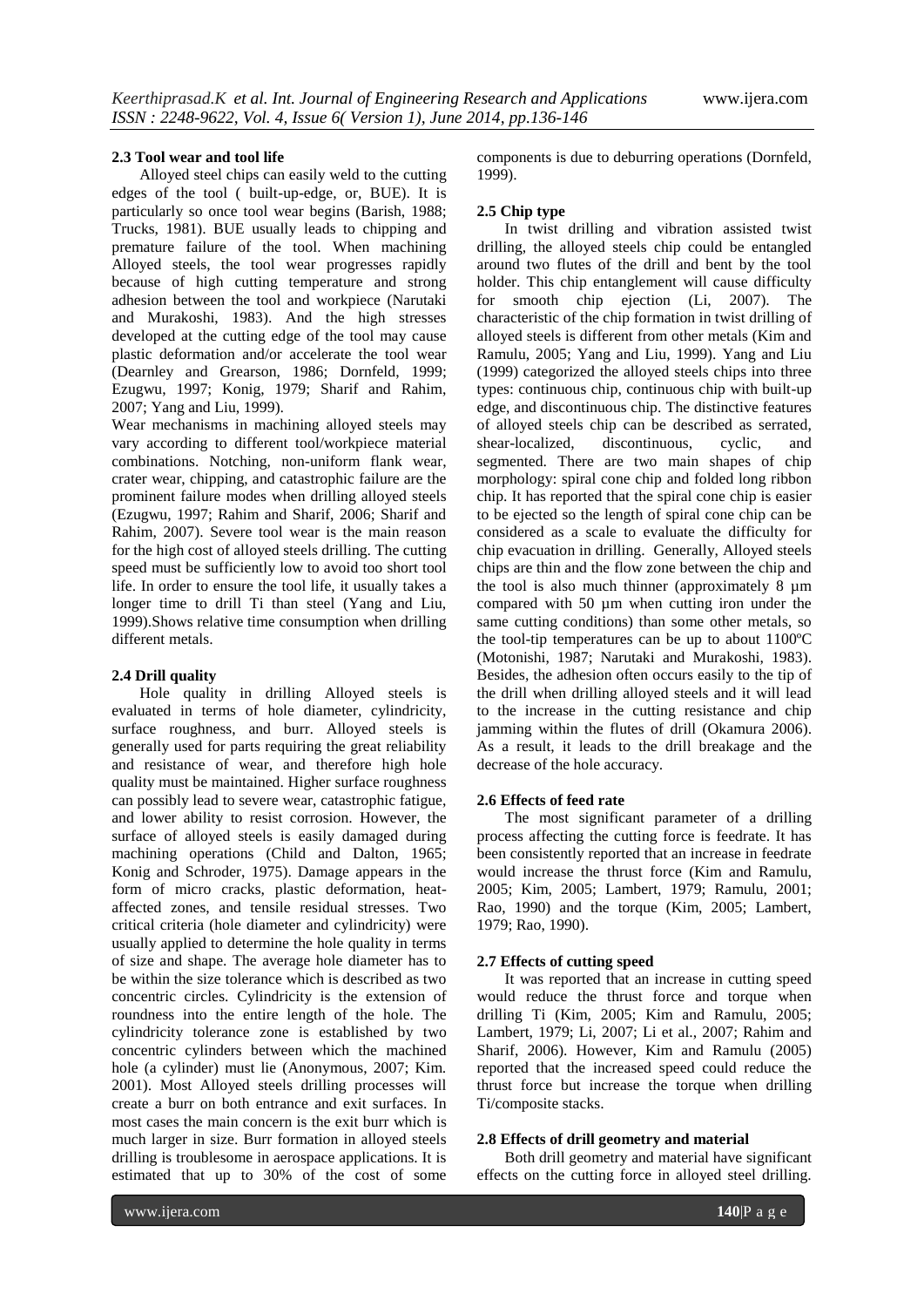When the side cutting edge angle increased, the cutting force and torque would increase (Zhu and Wang, 2006). A larger helix angle would reduce both thrust force and torque (Rao, 1990). Rake angle was found to have little impact on the cutting force (Zhu and Wang, 2006). The exact effects of other geometric parameters are not available in the literature. Li (2007) reported that WC-Co drills performed better than HSS tools because of lower thrust force and torque. The WC-Co spiral drills (a kind of twist drill with advanced geometric design with S-shaped chisel edge and lower negative rake angle than that of the conventional twist drill) produced lower cutting force and torque than WC-Co twist drill, Kim(2001) reported that, when drilling Steels graphite stacks, the torque with HSS-Co tools was at least 40% higher than that with carbide tools.

### **2.9 Effects of coolant**

Li (2007) reported that the external coolant supply had no obvious effect on the thrust force and torque, but internal coolant supply could slightly increase the thrust force (likely caused by the hydrodynamic force) and the consumed energy during the drilling process.

#### **2.10 Effects of other factors**

Kim and Ramulu (2005) reported that typical thrust force and torque profiles varied with cutting depth as the drill penetrated the composite material when drilling Steels/composite stacks. Thrust force increased proportionally to an optimal depth then it dropped to a lower level for higher depth of cut. The thrust force was the maximum as the drill penetrated Steels and the maximum torque occurred when the drill lips cut both composite and Steels simultaneously. Lambert (1979) reported that the drilling force could be influenced significantly by the drilling time. Increased drilling time resulted in increased thrust force.

### **TECHNICAL PAPERS REFERRED**

**S. C. Lin, I. K. Chen [1]** studied the effects of increasing cutting speed on drilling characteristics of alloyed steels. The effects of increasing cutting speed ranging from 9550 up to 38650 rev min"1 (from 210 to 850 m min"1) on average thrust force, torque, tool

wear and hole quality for both multifacet drill and twist drill are studied. It was found that increasing cutting speed will accelerate tool wear. And the thrust force increases as drill wear increases. Although tool geometries change quickly due to the fast development of tool wear and the thrust force increases drastically as cutting speed increases, an acceptable hole entry and exit quality is maintained. This is because relatively small feeds are used in these tests. It was concluded that tool wear was the major problem encountered when drilling steels at high speed.

**R. Stone and K. Krishnamurthy [2]** studied the linear-elastic fracture mechanics theory which proposed critical cutting and thrust forces in the various drilling regions that can be used as a guide in preventing crack growth . Using these critical force curves as a guide, a thrust force controller was developed to minimize the delamination while drilling steels. A neural network control scheme was implemented which re network identifier to model the drilling dynamics and a neural network controller to learn the relationship between feed rate and the desired thrust force. Experimental results verifying the validity of this control approach as well as the robustness of the design are presented. Visual measurements of the delamination zones were used to quantify the benefits of the thrust force controlled drilling process versus the conventional constant feed rate drilling process.

**J. Mathew, N.Ramakrishnan and N. K. Naik [3]** studied that thrust is a major factor responsible for surface crack and it mainly depends on tool geometry and feed rate. Trepanning tools, which were used in this study, were found to give reduced thrust while making holes on thin sheet metals.

### **III. TESTING AND RESULTS**

The testing for the chosen materials(EN353 and 20MnCr5) are carried out using drill tool dynamometer for different spindle speed, feed rate and drill diameter to find thrust, torque and power .the results are tabulated below.

**Table: 3**, Values obtained by EN353 material for feed rate 0.095mm/rev

| Drill dia(mm) | Speed(rpm) | Thrust(N) | Torque(Nm) | Power(W) |
|---------------|------------|-----------|------------|----------|
|               | 170        | 382       |            | 209.4    |
|               | 250        | 412       |            | 308      |
|               | 360        | 461       | 11.7       | 443      |
|               | 490        | 490       | 9.8        | 503.3    |
|               | 680        | 510       | 8.8        | 628.7    |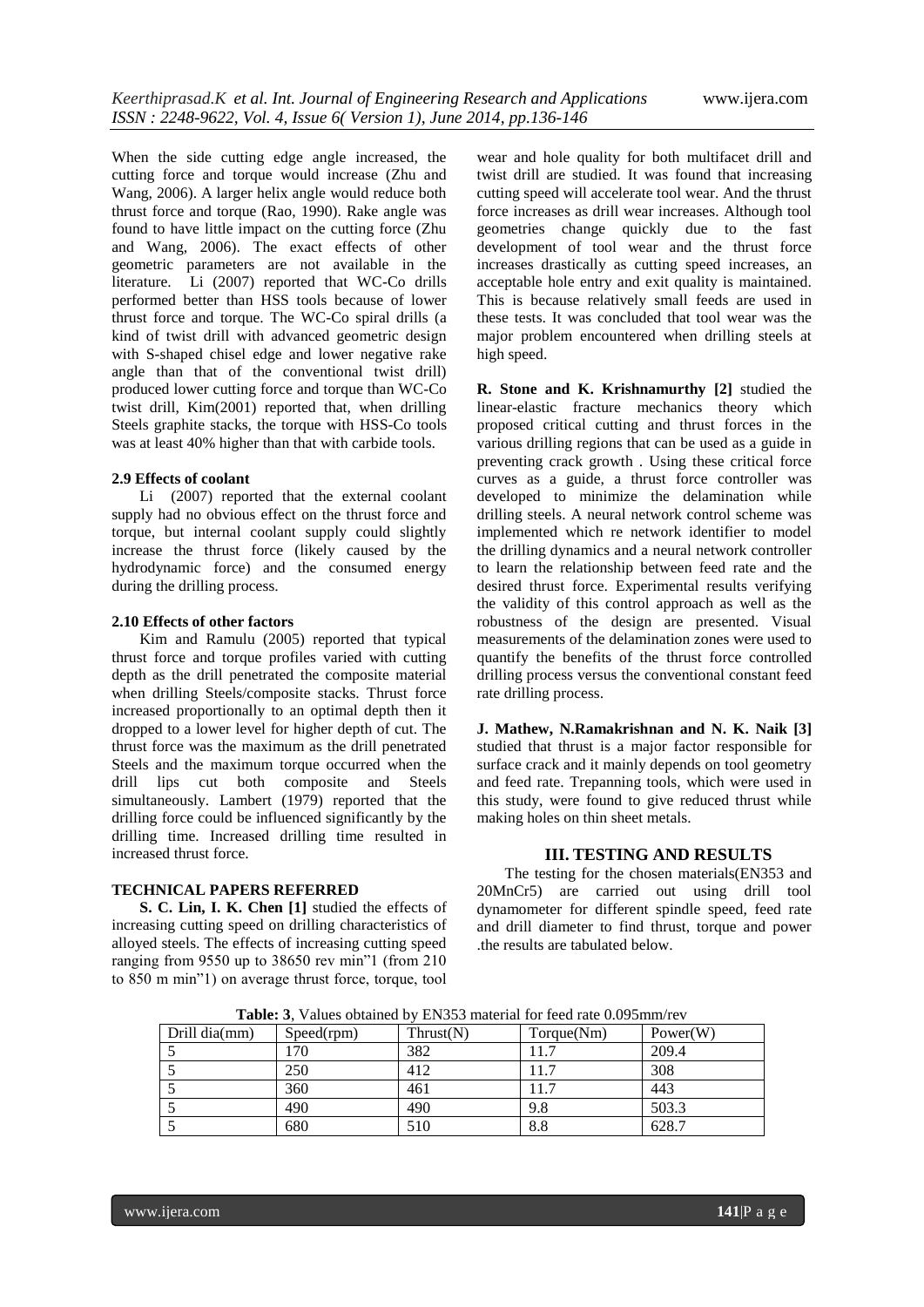| <b>Regression Statistics</b> |          |  |  |  |
|------------------------------|----------|--|--|--|
| Multiple R                   | 0.959918 |  |  |  |
| R Square                     | 0.921443 |  |  |  |
| <b>Adjusted R Square</b>     | 0.895258 |  |  |  |
| <b>Standard Error</b>        | 17.26549 |  |  |  |
| Observations                 | 5        |  |  |  |

Table: 3.1 MRA Test Results for en353 material using 5mm HSS drill tool for feed rate 0.095mm/rev

Table 3.2 ANOVA Test Results for en353 material using 5mm HSS drill tool for feed rate 0.095mm/rev

| <b>ANOVA</b> |    |           |           |          |                       |  |  |  |
|--------------|----|-----------|-----------|----------|-----------------------|--|--|--|
|              | df | <b>SS</b> | <b>MS</b> | F        | <b>Significance F</b> |  |  |  |
| Regression   |    | 10489.71  | 10489.71  | 35.18889 | 0.009575              |  |  |  |
| Residual     | 3  | 894.2914  | 298.0971  |          |                       |  |  |  |
| Total        | 4  | 11384     |           |          |                       |  |  |  |

| Table 3.3 Variable Test Results for en353 material using 5mm HSS drill tool for feed rate 0.095mm/rev |  |  |  |  |  |  |  |  |
|-------------------------------------------------------------------------------------------------------|--|--|--|--|--|--|--|--|
|                                                                                                       |  |  |  |  |  |  |  |  |

|                  | <b>Coefficients</b> | <b>Standard</b><br><b>Error</b> | t Stat   | <b>P-value</b> | Lower<br>95% | <b>Upper</b><br>95% | Lower<br>95.0% | <b>Upper</b><br>95.0% |
|------------------|---------------------|---------------------------------|----------|----------------|--------------|---------------------|----------------|-----------------------|
| <b>Intercept</b> | 352.0644            | 18.37886                        | 19.15595 | 0.0003111      | 293.5747     | 410.5541            | 293.5747       | 410.5541              |
| X Variable 1     | 0.253681            | 0.042765                        | 5.932023 | 0.009575       | 0.117585     | 0.38977             | 0.117585       | 0.38977               |

Table 3.4 Residual Output and Probability output Results for en353 material using 5mm HSS drill tool for feed rate 0.095mm/rev

|                    | <b>RESIDUAL OUTPUT</b> | <b>PROBABILITY OUTPUT</b> |                                     |                   |     |
|--------------------|------------------------|---------------------------|-------------------------------------|-------------------|-----|
| <b>Observation</b> | <b>Predicted</b>       | <b>Residuals</b>          | <b>Standard</b><br><b>Residuals</b> | <b>Percentile</b> |     |
| 1                  | 395.1902               | $-13.1902$                | $-0.88215$                          | 10                | 382 |
| $\mathfrak{D}$     | 415.4847               | $-3.48466$                | $-0.23305$                          | 30                | 412 |
| 3                  | 443.3896               | 17.61043                  | 1.17777                             | 50                | 461 |
| 4                  | 476.3681               | 13.6319                   | 0.911689                            | 70                | 490 |
| 5                  | 524.5675               | $-14.5675$                | $-0.97426$                          | 90                | 510 |

|                                     | <b>PROBABILITY OUTPUT</b> |     |
|-------------------------------------|---------------------------|-----|
| <b>Standard</b><br><b>Residuals</b> | <b>Percentile</b>         | Y   |
| $-0.88215$                          | 10                        | 382 |
| $-0.23305$                          | 30                        | 412 |
| 1.17777                             | 50                        | 461 |
| 0.911689                            | 70                        | 490 |
| $-0.97426$                          | 90                        | 510 |

www.ijera.com **142**|P a g e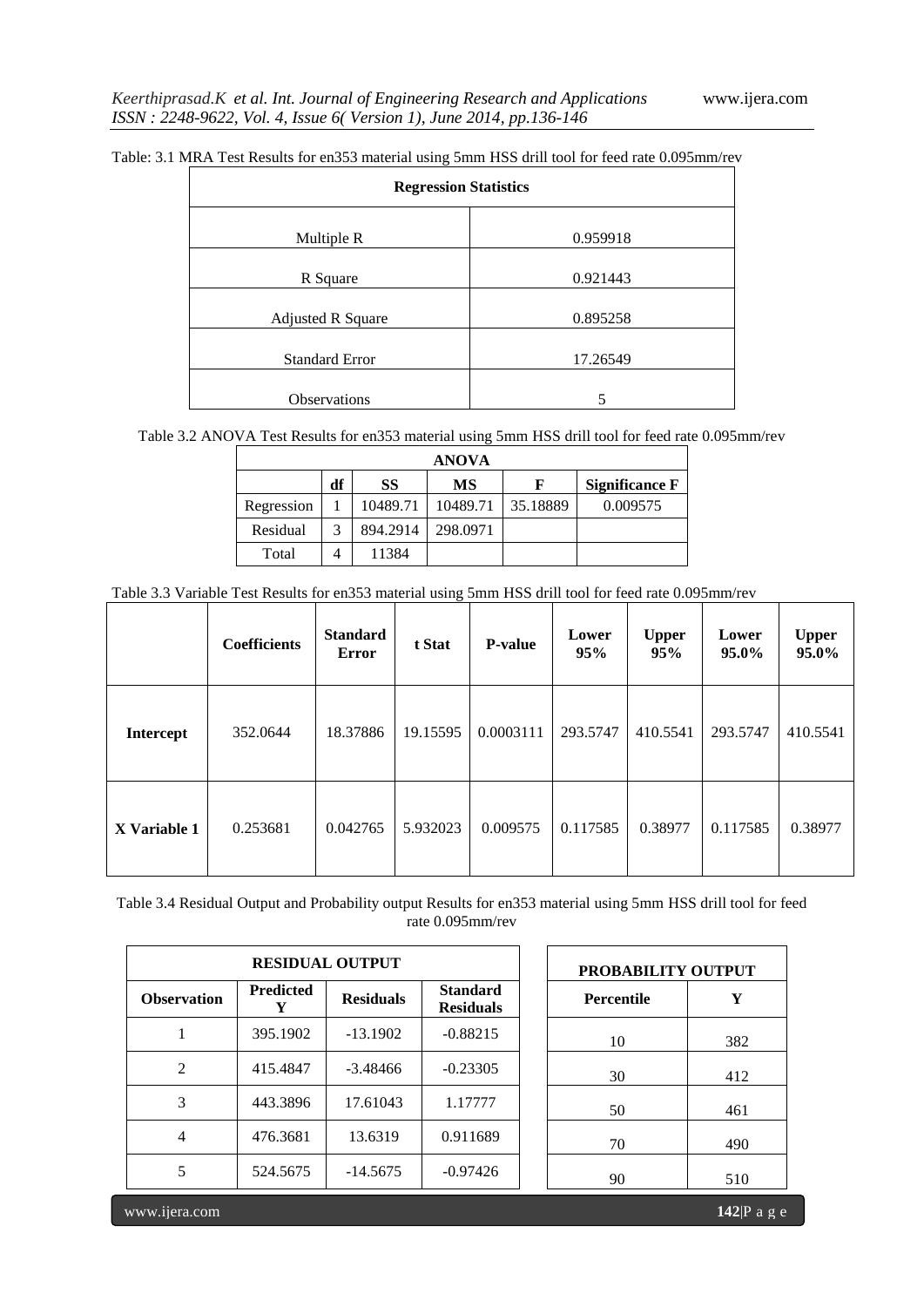



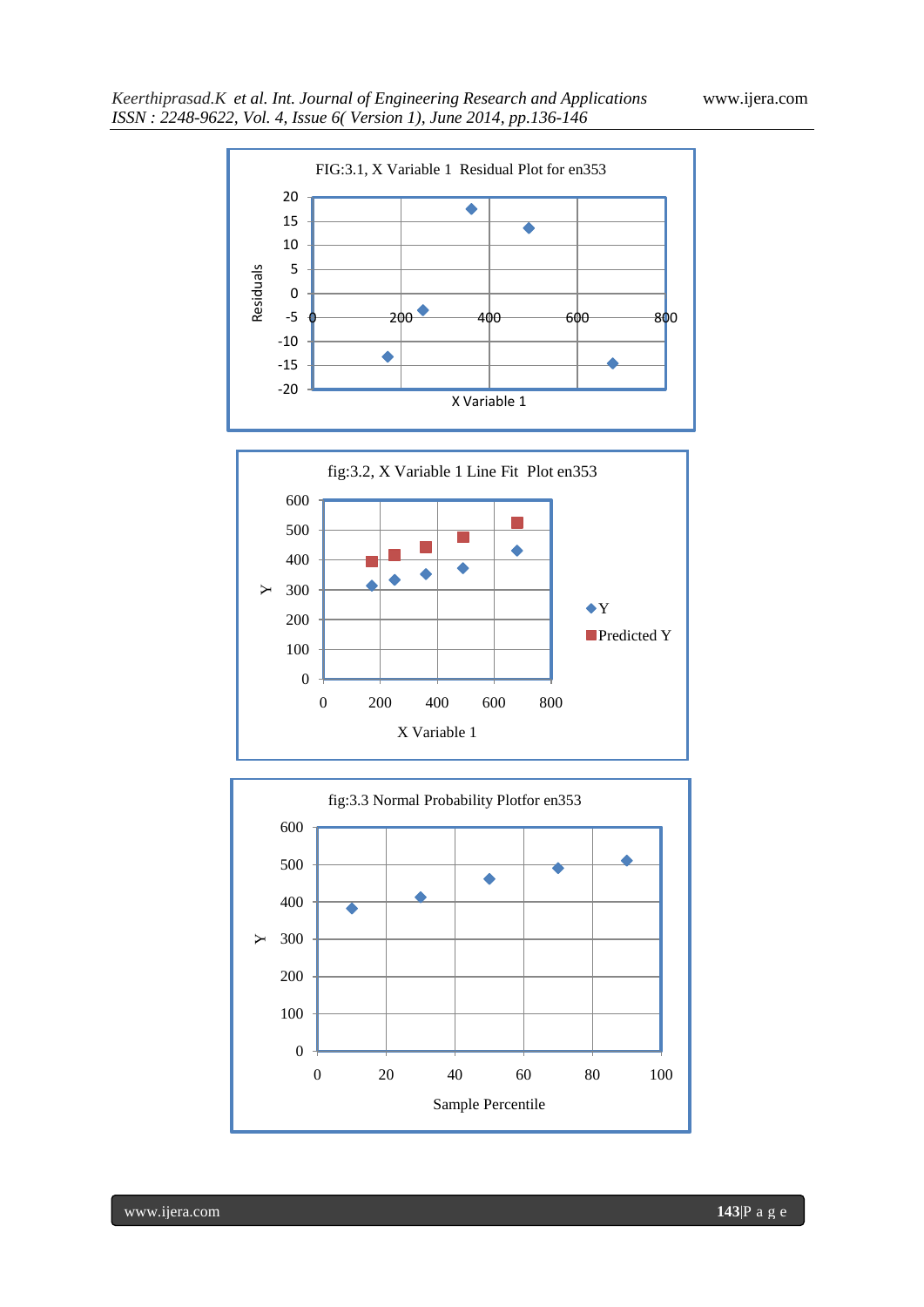| Drill dia(mm) | Speed(rpm) | Thrust(N) | Torque(Nm) | Power(W) |
|---------------|------------|-----------|------------|----------|
|               | 170.       | 176.4     | 3.92       | 69.78    |
|               | 250        | 215.6     | 3.92       | 102.6    |
|               | 360        | 254.97    | 1.96       | 73.89    |
|               | 490        | 294.1     | 0.98       | 50.28    |
|               | 680        | 313.8     | 0.98       | 69.8     |

TABLE: 4 Values obtained by 20MnCr5 material for feed rate 0.095mm/rev

| Table 4.1 MRA Test Results for 20mncr5 material using 5mm HSS drill tool for feed rate 0.095mm/rev |  |
|----------------------------------------------------------------------------------------------------|--|
| <b>REGRESSION STATISTICS</b>                                                                       |  |

| Multiple R               | 0.964551 |
|--------------------------|----------|
| R Square                 | 0.930359 |
| <b>Adjusted R Square</b> | 0.907146 |
| <b>Standard Error</b>    | 17.12608 |
| <b>Observations</b>      | 5        |

| <b>ANOVA</b>      |    |          |           |         |                       |  |  |
|-------------------|----|----------|-----------|---------|-----------------------|--|--|
|                   | df | SS       | <b>MS</b> |         | <b>Significance F</b> |  |  |
| <b>Regression</b> |    | 11755.06 | 11755.06  | 40.0783 | 0.007969              |  |  |
| <b>Residual</b>   |    | 879.9074 | 293.3025  |         |                       |  |  |
| <b>Total</b>      |    | 12634.97 |           |         |                       |  |  |

Table 4.3 Variable Test Results for 20mncr5 material using 5mm HSS drill tool for feed rate 0.095mm/rev

|                        | Coefficient | <b>Standard</b> | t Stat  | <b>P-value</b> | Lower  | <b>Upper</b> | Lower  | <b>Upper</b> |
|------------------------|-------------|-----------------|---------|----------------|--------|--------------|--------|--------------|
|                        |             | Error           |         |                | 95%    | 95%          | 95.0%  | 95.0%        |
| Intercep               | 146.227     | 18.2304         | 8.0210  | 0.0040         | 88.209 | 204.244      | 88.209 | 204.244      |
|                        |             |                 |         |                |        |              |        |              |
| $\boldsymbol{\Lambda}$ | 0.26854     | 0.04241         | 6.33074 | 0.0079         | 0.1335 | 0.4035       | 0.1335 | 0.40354      |
| Variable               |             |                 |         |                |        |              |        |              |
|                        |             |                 |         |                |        |              |        |              |

Table 4.4 Residual Output and Probability output Test Results for 20mncr5 material using 5mm HSS drill tool for feed rate 0.095mm/rev

| <b>RESIDUAL OUTPUT</b> |                    |                  |                                     |  |  |  |  |
|------------------------|--------------------|------------------|-------------------------------------|--|--|--|--|
| <b>Observation</b>     | <b>Predicted Y</b> | <b>Residuals</b> | <b>Standard</b><br><b>Residuals</b> |  |  |  |  |
|                        | 191.8799           | $-15.4799$       | $-1.04371$                          |  |  |  |  |
|                        | 213.3636           | 2.236442         | 0.150789                            |  |  |  |  |
|                        | 242.9036           | 11.99638         | 0.808838                            |  |  |  |  |
|                        | 277.8146           | 16.2854          | 1.098019                            |  |  |  |  |
|                        | 328.8383           | $-15.0383$       | $-1.01394$                          |  |  |  |  |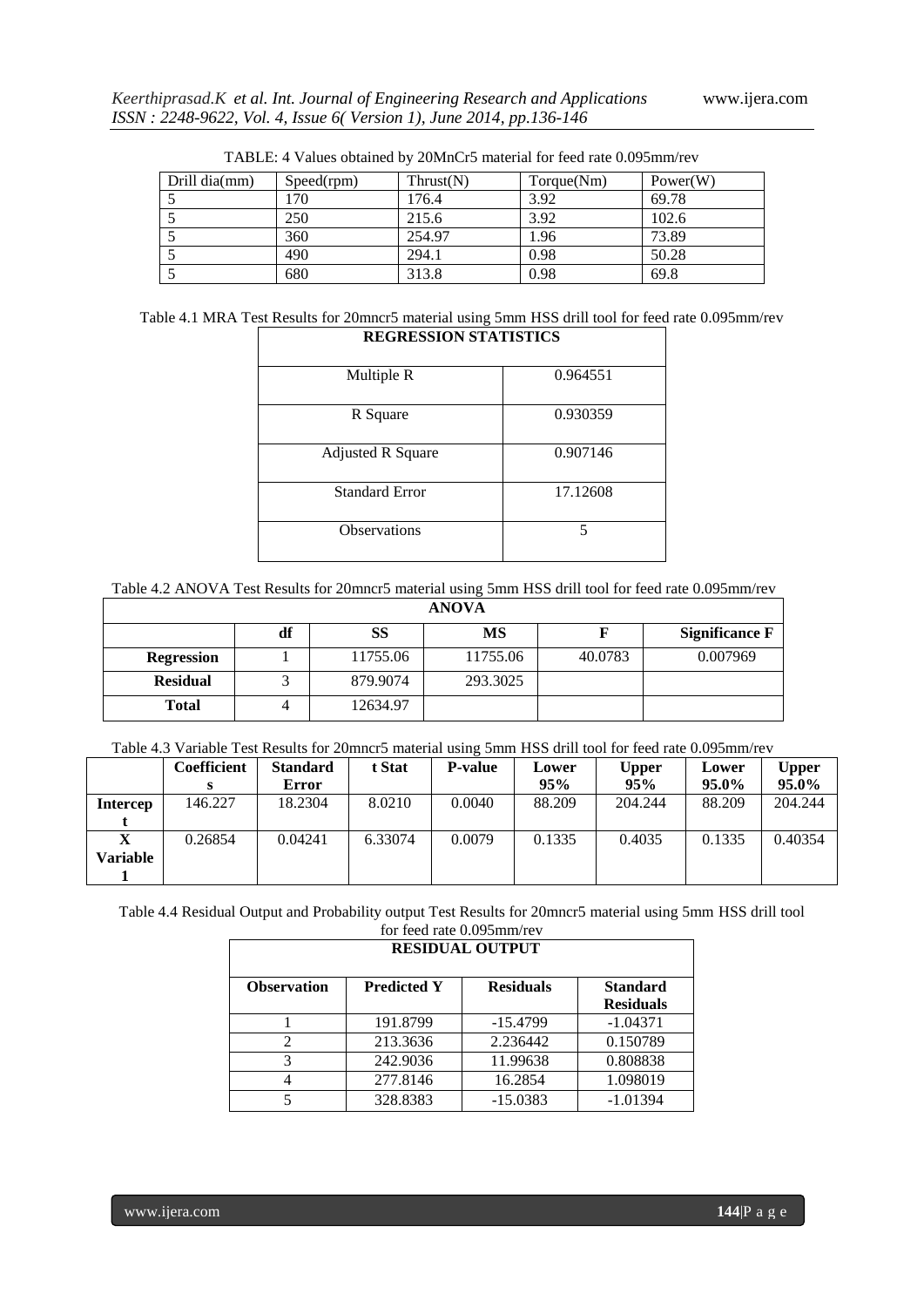| <b>PROBABILITY OUTPUT</b> |       |  |  |  |  |
|---------------------------|-------|--|--|--|--|
| <b>Percentile</b>         | Y     |  |  |  |  |
| 10                        | 176.4 |  |  |  |  |
| 30                        | 215.6 |  |  |  |  |
| 50                        | 254.9 |  |  |  |  |
| 70                        | 294.1 |  |  |  |  |
| 90                        | 313.8 |  |  |  |  |





www.ijera.com **145**|P a g e